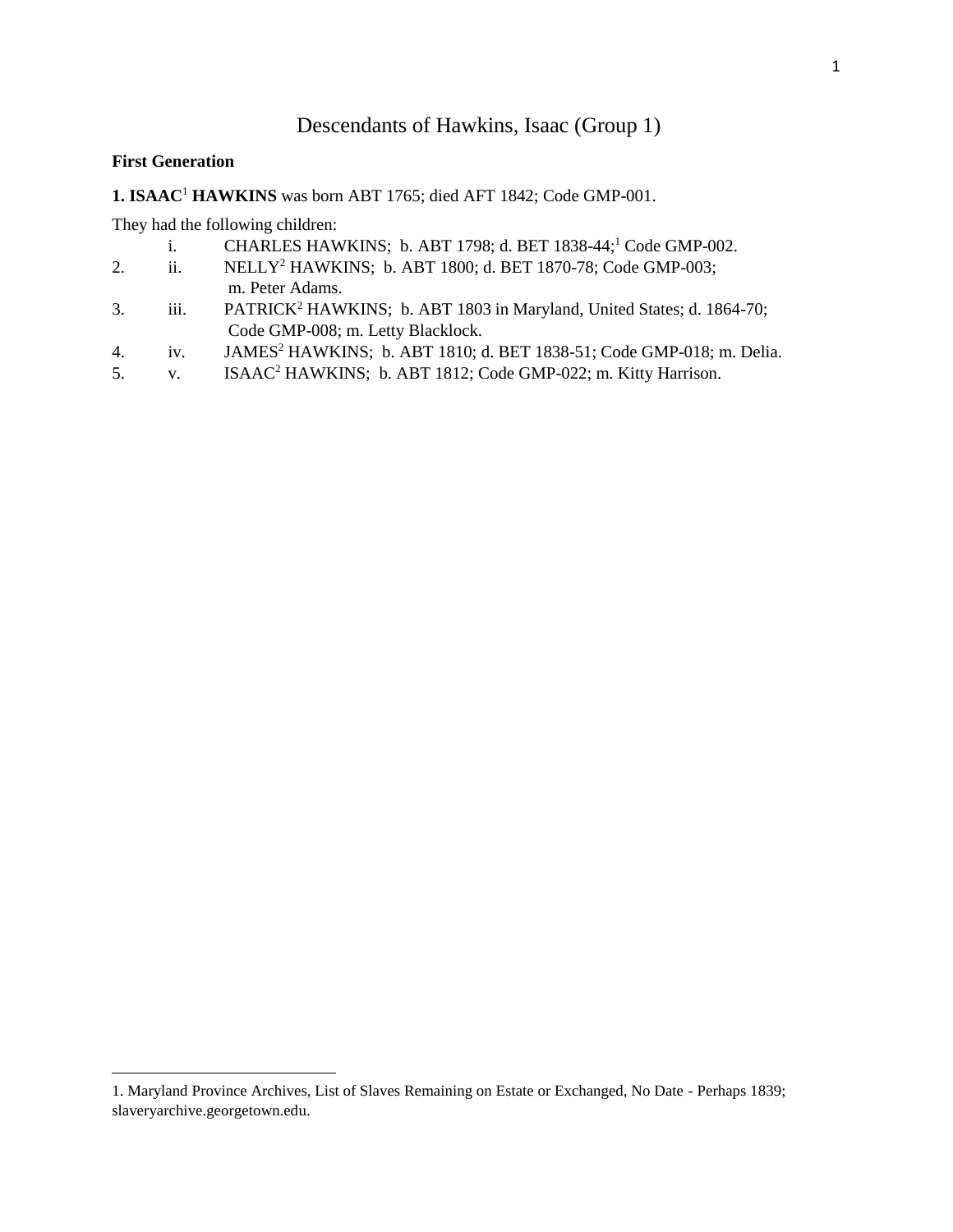#### **Second Generation**

2. NELLY<sup>2</sup> HAWKINS (ISAAC<sup>1</sup>) was born ABT 1800; died BET 1870-78; Code GMP-003.

NELLY<sup>2</sup> married **PETER ADAMS**. He was born ABT 1807 in Maryland, United States; died AFT 1880; Code GMP-310.

They had the following children:

| <b>CORNELIUS ADAMS.</b> |
|-------------------------|
|-------------------------|

| 6. | HENRIETTA <sup>3</sup> ADAMS; b. ABT 1825; d. 27 FEB 1896 in Smoke Bend,         |
|----|----------------------------------------------------------------------------------|
|    | Ascension, Louisiana, United States; <sup>2</sup> Code GMP-004; m. William Ware. |
|    |                                                                                  |

- iii. CECILIA ADAMS; b. JAN 1829 in White Marsh Farm, Anne Arundel, Maryland, United States;<sup>3</sup> d. BET 1845-51; Code GMP-006.
- 7. iv. RUTHA<sup>3</sup> ADAMS; b. ABT 1832; d. BET 1857-70; Code GMP-007; m. \_\_\_\_\_ Harrell; m. James Powell; m. \_\_\_\_\_ Ware.

**3. PATRICK<sup>2</sup> HAWKINS** (ISAAC<sup>1</sup>) was born ABT 1803 in Maryland, United States; died 1864-70; Code GMP-008.

PATRICK<sup>2</sup> married LETTY BLACKLOCK. She was born ABT 1808 in Maryland, United States, daughter of Dick Blacklock and Nelly Winderry; died 1876-78; Code in R0001; Code GMP-009.

They had the following children:

| 8.  | i.          | CORNELIUS "NEILY" <sup>3</sup> HAWKINS; b. ABT 1825 in Maryland, United States;               |
|-----|-------------|-----------------------------------------------------------------------------------------------|
|     |             | d. 16 APR 1902 in Maringouin, Iberville, Louisiana, United States; <sup>4</sup>               |
|     |             | Code GMP-010; m. Eleanor Scott 25 FEB 1876 in Iberville,                                      |
|     |             | Louisiana, United States; <sup>5</sup> m. Louisa Scott.                                       |
| 9.  | ii.         | FRANCIS "FRANK" <sup>3</sup> HAWKINS; b. ABT 1827 in Maryland, United States;                 |
|     |             | d. AFT 1880; Code GMP-011; m. Biby Ann Butler ABT 1853.                                       |
| 10. | iii.        | SUSAN <sup>3</sup> HAWKINS; b. JAN 1829 in Maryland, United States; <sup>6</sup> d. AFT 1900; |
|     |             | Code GMP-012; m. Basil Butler; m. Alexius Scott; m. _____ Jackson;                            |
|     |             | m. August Hornsby; m. ______ Powell.                                                          |
|     | iv.         | GABRIEL HAWKINS; b. ABT 1830 in Maryland, United States;                                      |
|     |             | d. BET 1838-51; Code GMP-013.                                                                 |
| 11. | $V_{\rm A}$ | PETER <sup>3</sup> HAWKINS; b. ABT 1833 in Maryland, United States;                           |
|     |             | d. BET 1865-70; Code GMP-014; m. Martha Ann Butler.                                           |

<sup>2.</sup> Emilie G. Leumas, ed, Diocese of Baton Rouge Catholic Church Records, vol. 20, 1895-1896; Diocese of Baton Rouge, Department of Archives, 2003, 523.

<sup>3.</sup> Prince George's County Genealogical Society, comp., Early Church Records of White Marsh, Book 4, 48.

<sup>4.</sup> Judy Riffel, Iberville Parish Cemeteries; Baton Rouge: Le Comite' des Archives de la Louisiane, 1989, 54.

<sup>5.</sup> Diocese of Baton Rouge Catholic Church Records, vol. 13, 1874-1876; Diocese of Baton Rouge, Department of Archives, 1993, 276.

<sup>6.</sup> Prince George's County Genealogical Society, comp., Early Church Records of White Marsh, Book 4, 48.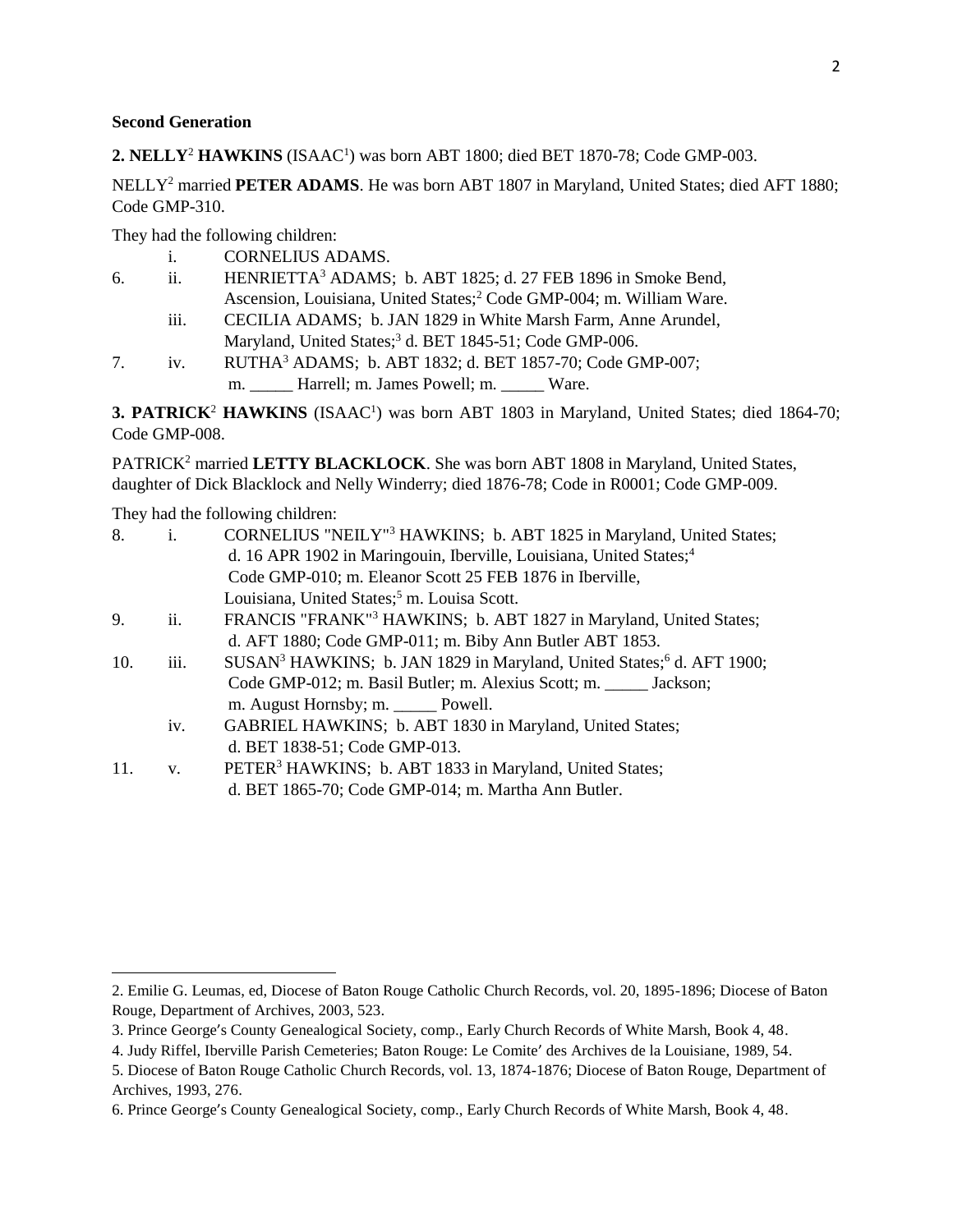- 12. vi. JACKSON<sup>3</sup> HAWKINS; b. ABT 1835 in Maryland, United States; d. BET 1903-04;<sup>7</sup> Code GMP-015; m. Clara Scott ABT 1868; m. Mary Landon 29 DEC 1887 in Grosse Tete, Iberville, Louisiana, United States.<sup>8</sup>
	- vii. ELIZABETH HAWKINS; b. ABT 1837 in Maryland, United States; d. BET 1838-51; Code GMP-016.
	- viii. MARTHA HAWKINS; b. ABT 1838; d. BET 1838-51; Code GMP-017.
	- ix. ISAAC HAWKINS; b. ABT 1842; d. BET 1853-56.

4. JAMES<sup>2</sup> HAWKINS (ISAAC<sup>1</sup>) was born ABT 1810; died BET 1838-51; Code GMP-018.

JAMES<sup>2</sup> married **DELIA**. She was born ABT 1816; died BET 1838-51; Code GMP-019.

They had the following children:

- i. TOM HAWKINS; b. ABT 1833; d. AFT 1868; Code GMP-297.
- 13. ii. SUSAN<sup>3</sup> HAWKINS; b. ABT 1835; d. 17 DEC 1880 in New Orleans, Orleans, Louisiana, United States;<sup>9</sup> Code GMP-020; m. John Marshall; m.
	- iii. GEORGE HAWKINS; b. ABT 1837; d. BET 1838-51; Code GMP-021.
	- iv. CHARLES HAWKINS; b. ABT 1840; d. BEF 1847.<sup>10</sup>

5. ISAAC<sup>2</sup> HAWKINS (ISAAC<sup>1</sup>) was born ABT 1812; Code GMP-022.

ISAAC<sup>2</sup> married **KITTY HARRISON**. She was born ABT 1810; died AFT 1880; Code GMP-023.

They had the following children:

 $\overline{a}$ 

- i. AUSTIN HAWKINS; b. ABT 1832 in Maryland, United States; d. BET 1845-51; Code GMP-024.
- ii. ISAAC HAWKINS; b. ABT 1834 in Maryland, United States; d. BET 1845-51; Code GMP-025.
- iii. ELIAS HAWKINS; b. ABT 1837 in Maryland, United States; d. NOV 1896 in Lafourche Parish, Louisiana, United States;<sup>11</sup> Code GMP-026.

<sup>7.</sup> Judy Riffel, Iberville Parish Cemeteries; Baton Rouge: Le Comite' des Archives de la Louisiane, 1989, 55.

<sup>8.</sup> Una F. Daigre, Rita L. Matherne, Jack Pastorek, Diocese of Baton Rouge Catholic Church Records, vol. 17, 1886- 1888; Diocese of Baton Rouge, Department of Archives, 1996, 278. Marriage Book 5, Iberville Parish Clerk of Court Plaquemine, LA, 471.

<sup>9.</sup> Orleans Deaths, 1880, vol. 77, Louisiana State Archives 3851 Essen Lane Baton Rouge, LA 70809, 991.

<sup>10.</sup> U.S., Freedman's Bank Records, 1865-1871; Ancestry.com.

<sup>11.</sup> Probate 1522, Lafourche Parish Clerk of Court Thibodaux, LA.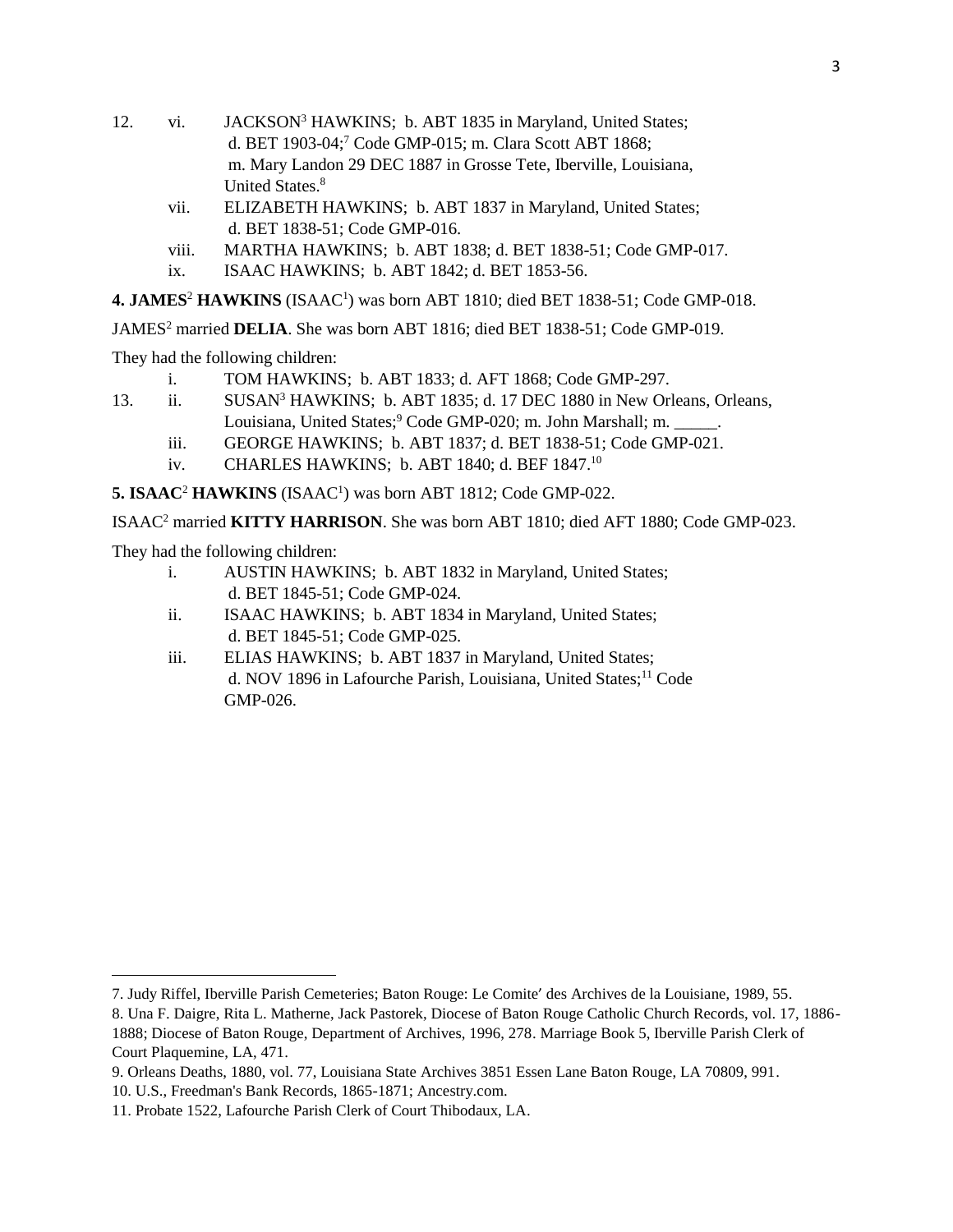#### **Third Generation**

 $\overline{a}$ 

6. HENRIETTA<sup>3</sup> ADAMS (NELLY<sup>2</sup>, ISAAC<sup>1</sup>) was born ABT 1825; died 27 FEB 1896 in Smoke Bend, Ascension, Louisiana, United States;<sup>12</sup> buried 28 FEB 1896 in St. Francis of Assisi Catholic, Smoke Bend, Ascension, Louisiana, United States;<sup>13</sup> Code GMP-004.

HENRIETTA<sup>3</sup> married **WILLIAM WARE**. He was born ABT 1820; died 9 APR 1871 in Smoke Bend, Ascension, Louisiana, United States;<sup>14</sup> Code GMP-106.

They had the following children:

- i. MARY FRANCIS WARE; b. FEB 1843 in Ascension Parish, Louisiana, United States;<sup>15</sup> d. 3 APR 1924 in Smoke Bend, Ascension, Louisiana, United States;<sup>16</sup> Code GMP-005; m. Bob Randolph; m. Sanford Pinkett ABT 1866.
- ii. PETER WARE; b. 7 JUL 1846 in Ascension Parish, Louisiana, United States;<sup>17</sup> d. 27 MAR 1918 in Black Hawk, Concordia, Louisiana, United States;<sup>18</sup> m. Rosa Joffrion 23 SEP 1875 in Concordia Parish, Louisiana, United States; m. Lucy Molen BET 1880-85.<sup>19</sup>
- iii. CELIA WARE; b. 15 MAY 1848 in Ascension Parish, Louisiana, United States; $^{20}$  d. BEF 1851.
- iv. NELLIE WARE; b. 10 APR 1854 in Ascension Parish, Louisiana, United States;<sup>21</sup> d. 1 APR 1934 in Smoke Bend, Ascension, Louisiana, United States;<sup>22</sup> m.  $\frac{1}{3}$  m. Samuel William 30 DEC 1875 in Ascension Parish, Louisiana, United States;<sup>24</sup> m. Henry McCall; m. Richard Nolan 31 DEC 1879 in Ascension Parish, Louisiana, United States; m. Overton Johnson ABT 1893.

<sup>12.</sup> Emilie G. Leumas, ed, Diocese of Baton Rouge Catholic Church Records, vol. 20, 1895-1896; Diocese of Baton Rouge, Department of Archives, 2003, 523.

<sup>13.</sup> Emilie G. Leumas, ed, Diocese of Baton Rouge Catholic Church Records, vol. 20, 1895-1896; Diocese of Baton Rouge, Department of Archives, 2003, 523.

<sup>14.</sup> Pension File of Henrietta Ware, #411488, National Archives Washington, DC. Pension File of William Ware, Jr., #647966, National Archives Washington, DC.

<sup>15.</sup> Ascension Catholic Church, Book 9, Diocese of Baton Rouge Catholic Archives 1800 South Acadian Thruway Baton Rouge, LA 70806, 230.

<sup>16.</sup> Statewide Deaths, 1924, vol. 11, Louisiana State Archives 3851 Essen Lane Baton Rouge, LA 70809, 4201.

<sup>17.</sup> Pension File of Henrietta Ware, #411488, National Archives Washington, DC.

<sup>18.</sup> Statewide Deaths, 1918, vol. 53, Louisiana State Archives 3851 Essen Lane Baton Rouge, LA 70809, 24115.

<sup>19.</sup> Sandra Tipton & Linda Young, Concordia Parish Marriage Records Index: Part 2; Louisiana Genealogical Register, vol. XLIX, no. 2, June 2002, 68. Marriage Record D, Concordia Parish Clerk of Court Vidalia, LA, 327.

<sup>20.</sup> Pension File of Henrietta Ware, #411488, National Archives Washington, DC.

<sup>21.</sup> Pension File of Henrietta Ware, #411488, National Archives Washington, DC.

<sup>22.</sup> Statewide Deaths, 1934, vol. 10, Louisiana State Archives 3851 Essen Lane Baton Rouge, LA 70809, 3662.

<sup>23.</sup> Marriage Book 3, Ascension Parish Clerk of Court Donaldsonville, LA, 119.

<sup>24.</sup> Marriage Book 3, Ascension Parish Clerk of Court Donaldsonville, LA, 391-392.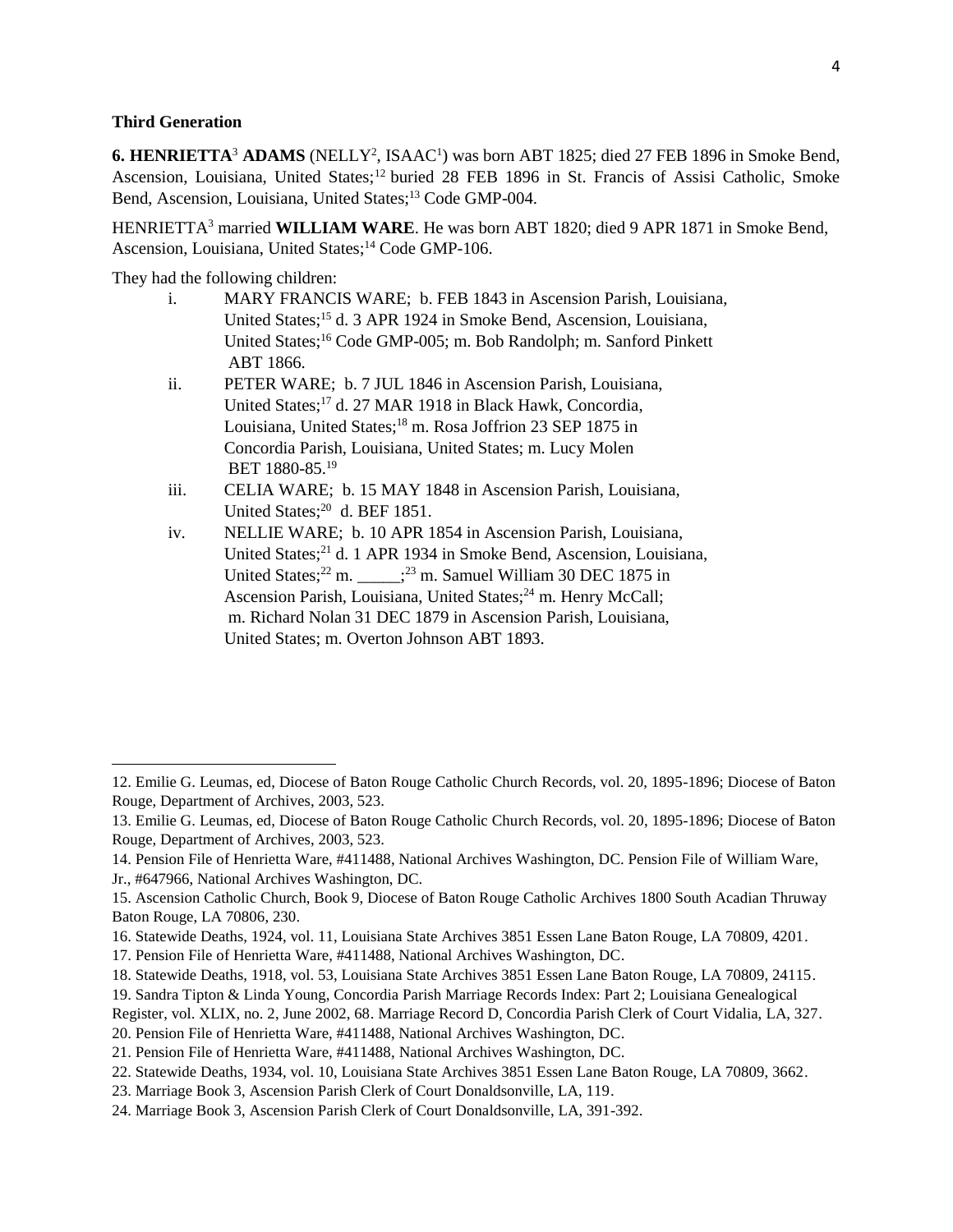- v. AUGUSTUS WARE: b. NOV 1854;<sup>25</sup> d. 18 APR 1936 in Ferriday, Concordia, Louisiana, United States;<sup>26</sup> m. Queen Johnson; m. Sarah Sansberry.
- vi. WILLIAM WARE; b. 14 DEC 1860 in Chatham Estate, Ascension, Louisiana, United States;<sup>27</sup> d. 14 NOV 1931 in New Orleans, Orleans, Louisiana, United States;<sup>28</sup> m. Julia Jones 18 NOV 1886 in Ascension Parish, Louisiana, United States.<sup>29</sup>
- vii. JAMES MADISON WARE; b. 1863 in Ascension Parish, Louisiana, United States.

**7. RUTHA**<sup>3</sup> **ADAMS** (NELLY<sup>2</sup> , ISAAC<sup>1</sup> ) was born ABT 1832; died BET 1857-70; Code GMP-007.

## RUTHA<sup>3</sup> married **HARRELL**.

They had the following children:

i. JOSEPH HARRELL; b. ABT 1854; d. BET 1894-1900; m. Zarina Scott; m. Ida Harris.

RUTHA<sup>3</sup> married **JAMES POWELL**. He was born ABT 1831 in Maryland, United States; died AFT 1880.

They had the following children:

i. MOSES POWELL; b. ABT 1856; d. 8 APR 1942 in Maringouin, Iberville, Louisiana, United States;<sup>30</sup> m. Lettie Hawkins 19 JAN 1878 in Iberville Parish, Louisiana, United States.<sup>31</sup>

RUTHA<sup>3</sup> married **\_\_\_\_\_ WARE**.

They had the following children:

i. FREDERICK WARE; b. ABT 1858; d. AFT 1870.

**8. CORNELIUS "NEILY"<sup>3</sup> HAWKINS** (PATRICK<sup>2</sup>, ISAAC<sup>1</sup>) was born ABT 1825 in Maryland, United States; died 16 APR 1902 in Maringouin, Iberville, Louisiana, United States; <sup>32</sup> buried in Immaculate Heart of Mary Catholic Cemetery, Maringouin, Iberville, Louisiana, United States:<sup>33</sup> Code GMP-010.

CORNELIUS "NEILY"<sup>3</sup> married **ELEANOR SCOTT** 25 FEB 1876 in West Oak Plantation, Iberville, Louisiana, United States. She was born ABT 1823, daughter of Bennet Scott and Clare; baptized 1823 in Newtown Manor, St. Mary's, Maryland, United States;<sup>34</sup> died BET 1880-1900; Code GMP-179.

<sup>25. 1900</sup> census.

<sup>26.</sup> Statewide Deaths, 1936, vol. 11, Louisiana State Archives 3851 Essen Lane Baton Rouge, LA 70809, 4882.

<sup>27.</sup> Pension File of William Ware, Jr., #647966, National Archives Washington, DC.

<sup>28.</sup> Orleans Deaths, 1931, vol. 202, Louisiana State Archives 3851 Essen Lane Baton Rouge, LA 70809, 2741. Times Picayune; 27691.

<sup>29.</sup> Marriage Book 3A, Ascension Parish Clerk of Court Donaldsonville, LA, 307.

<sup>30.</sup> Statewide Deaths, 1942, vol. 501, Louisiana State Archives 3851 Essen Lane Baton Rouge, LA 70809, 1649.

<sup>31.</sup> Marriage Book 4, Iberville Parish Clerk of Court Plaquemine, LA, 290.

<sup>32.</sup> Judy Riffel, Iberville Parish Cemeteries; Baton Rouge: Le Comite' des Archives de la Louisiane, 1989, 54.

<sup>33.</sup> Judy Riffel, Iberville Parish Cemeteries; Baton Rouge: Le Comite' des Archives de la Louisiane, 1989, 54.

<sup>34.</sup> Maryland Province Archives, Slaves Born at Newtown, 1805-1835; Georgetown Slavery Archive.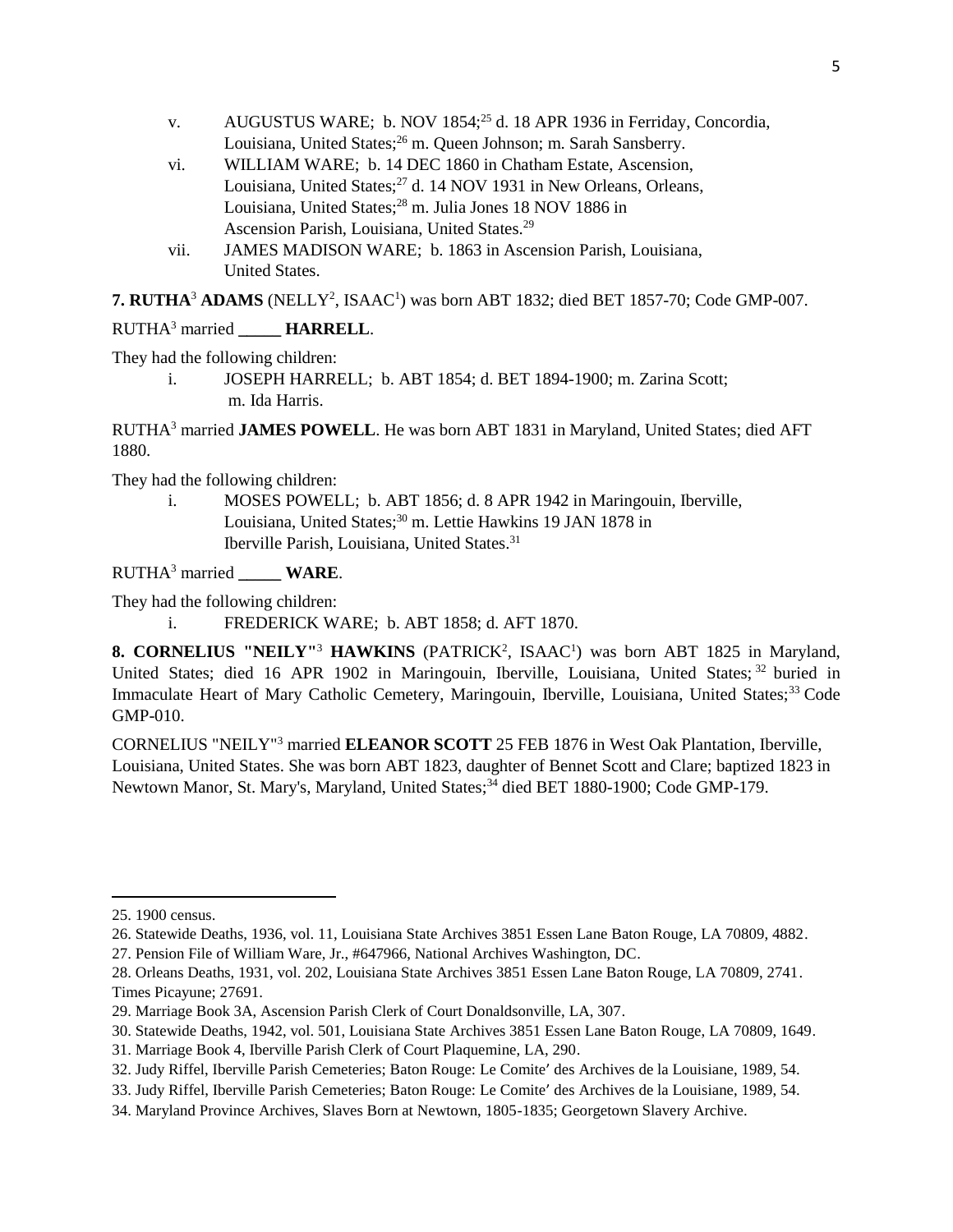They had the following children:

- i. MATILDA HAWKINS; b. ABT 1847 in Maringouin, Iberville, Louisiana, United States; d. 1 JUN 1920 in Maringouin, Iberville, Louisiana, United States;<sup>35</sup> m. Pope Hill.
- ii. CELIA HAWKINS; b. ABT 1850 in Maringouin, Iberville, Louisiana, United States; d. BET 1853-56.
- iii. PATRICK HAWKINS; b. ABT 1853 in Maringouin, Iberville, Louisiana, United States.
- iv. ALFRED HAWKINS; b. 1853 in Maringouin, Iberville, Louisiana, United States;<sup>36</sup> d. 12 SEP 1924 in Charity Hospital, New Orleans, Orleans, Louisiana, United States;<sup>37</sup> m. Shelly Butler 25 NOV 1876 in Iberville Parish, Louisiana, United States.<sup>38</sup>
- v. TENNESSEE HAWKINS; b. ABT 1854; d. BET 1856-59.
- vi. MARY JUSTINE HAWKINS; b. ABT 1856; d. BET 1859-70.
- vii. AUSTIN HAWKINS; b. 15 AUG 1859 in Maringouin, Iberville, Louisiana, United States;<sup>39</sup> d. 31 OCT 1954 in Maringouin, Iberville, Louisiana, United States;<sup>40</sup> m. Mary Ann Jackson 15 FEB 1881 in New Orleans, Orleans, Louisiana, United States.<sup>41</sup>

CORNELIUS "NEILY"<sup>3</sup> married **LOUISA SCOTT**. She was born ABT 1847.

They had the following children:

l

i. SUSAN HAWKINS; b. 1867 in West Oak Plantation, Iberville, Louisiana, United States;<sup>42</sup> d. 21 JUN 1929 in Ponchatoula, Tangipahoa, Louisiana, United States;<sup>43</sup> m. Butler West 2 FEB 1889 in Iberville Parish, Louisiana, United States.<sup>44</sup>

**9. FRANCIS "FRANK"<sup>3</sup> HAWKINS** (PATRICK<sup>2</sup>, ISAAC<sup>1</sup>) was born ABT 1827 in Maryland, United States; died AFT 1880; Code GMP-011.

FRANCIS "FRANK"<sup>3</sup> married **BIBY ANN BUTLER** ABT 1853. She was born ABT 1830 in Maryland, United States, daughter of Nace Butler and Bibiana Mahoney; died 1868-70; Code GMP-208.

<sup>35.</sup> Statewide Deaths, 1920, vol. 16, Louisiana State Archives 3851 Essen Lane Baton Rouge, LA 70809, 7596.

<sup>36.</sup> Judy Riffel, Iberville Parish Cemeteries; Baton Rouge: Le Comite' des Archives de la Louisiane, 1989, 54.

<sup>37.</sup> Orleans Deaths, 1924, vol. 189, Louisiana State Archives 3851 Essen Lane Baton Rouge, LA 70809, 574.

<sup>38.</sup> Marriage Book 4, Iberville Parish Clerk of Court Plaquemine, LA, 221.

<sup>39.</sup> Judy Riffel, Iberville Parish Cemeteries; Baton Rouge: Le Comite' des Archives de la Louisiane, 1989, 56. Statewide Deaths, 1954, vol. 14, Louisiana State Archives 3851 Essen Lane Baton Rouge, LA 70809, 66.

<sup>40.</sup> Judy Riffel, Iberville Parish Cemeteries; Baton Rouge: Le Comite' des Archives de la Louisiane, 1989, 56. Statewide Deaths, 1954, vol. 14, Louisiana State Archives 3851 Essen Lane Baton Rouge, LA 70809, 66.

<sup>41.</sup> Church Marriage Record 1, 1841-1879 (sic), West Baton Rouge Parish Clerk of Court Port Allen, LA, 166.

<sup>42.</sup> Diocese of Baton Rouge Catholic Church Records, vol. 11, 1868-1870; Diocese of Baton Rouge, Department of Archives, 1991, 476.

<sup>43.</sup> Statewide Deaths, 1929, vol. 20, Louisiana State Archives 3851 Essen Lane Baton Rouge, LA 70809, 8317.

<sup>44.</sup> Marriage Book 5, Iberville Parish Clerk of Court Plaquemine, LA, 568.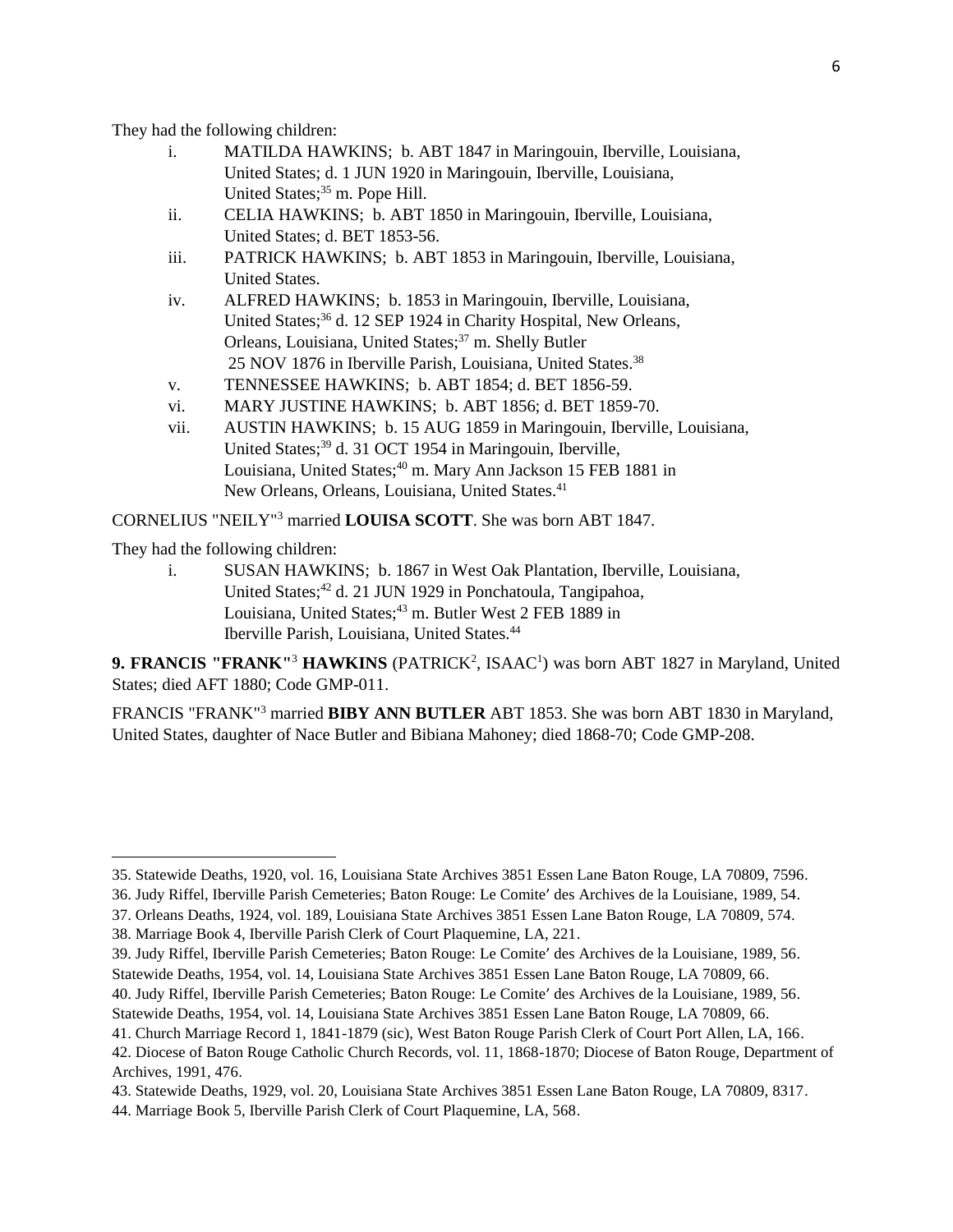They had the following children:

| i. | WYLIE HAWKINS; b. ABT 1854 in Iberville Parish, Louisiana,                  |
|----|-----------------------------------------------------------------------------|
|    | United States; <sup>45</sup> d. 20 JAN 1929 in Maringouin, Iberville,       |
|    | Louisiana, United States; <sup>46</sup> m. Caroline Randolph 14 AUG 1875 in |
|    | Iberville Parish, Louisiana, United States. <sup>47</sup>                   |

- ii. ISAAC HAWKINS; b. ABT 1856; d. BET 1900-10; m. Rosetta Hardin ABT 1876.
- iii. LETTIE HAWKINS; b. ABT 1859 in Maringouin, Iberville, Louisiana, United States;<sup>48</sup> d. 10 NOV 1933 in Iberville Parish, Louisiana, United States;<sup>49</sup> m. Moses Powell 19 JAN 1878 in Iberville Parish, Louisiana, United States.<sup>50</sup>
- iv. LUCINDA HAWKINS; b. ABT 1861; d. AFT 1880.
- v. ELIZABETH HAWKINS; b. ABT 1866; d. AFT 1880.
- vi. HENNIE OR HENRY HAWKINS; b. SEP 1868 in West Oak Plantation, Iberville, Louisiana, United States;<sup>51</sup> d. AFT 1880.

10. SUSAN<sup>3</sup> HAWKINS (PATRICK<sup>2</sup>, ISAAC<sup>1</sup>) was born JAN 1829 in Maryland, United States;<sup>52</sup> baptized 8 FEB 1829 in White Marsh Farm, Anne Arundel, Maryland, United States;<sup>53</sup> died AFT 1900; Code GMP-012.

SUSAN<sup>3</sup> married **BASIL BUTLER**. He was born ABT 1824 in Maryland, United States, son of Nace Butler and Bibiana Mahoney; died 15 AUG 1905 in Maringouin, Iberville, Louisiana, United States;<sup>54</sup> buried 16 AUG 1905 in Immaculate Heart of Mary Catholic Cemetery, Maringouin, Iberville, Louisiana, United States;<sup>55</sup> Code GMP-204.

They had the following children:

- i. ELIAS BUTLER; b. ABT 1856 in Iberville Parish, Louisiana, United States; d. 1910-20; m. Georgina Hops 26 FEB 1876 in Grosse Tete, Iberville, Louisiana, United States;<sup>56</sup> m. Anna Bargas.
- ii. GABE BUTLER; b. ABT 1860; d. BEF 1878.

<sup>45.</sup> Statewide Deaths, 1929, vol. 31, Louisiana State Archives 3851 Essen Lane Baton Rouge, LA 70809, 12752.

<sup>46.</sup> Statewide Deaths, 1929, vol. 31, Louisiana State Archives 3851 Essen Lane Baton Rouge, LA 70809, 12752.

<sup>47.</sup> Marriage Book 4, Iberville Parish Clerk of Court Plaquemine, LA, 174.

<sup>48.</sup> Statewide Deaths, 1933, vol. 32, Louisiana State Archives 3851 Essen Lane Baton Rouge, LA 70809, 13271.

<sup>49.</sup> Statewide Deaths, 1933, vol. 32, Louisiana State Archives 3851 Essen Lane Baton Rouge, LA 70809, 13271.

<sup>50.</sup> Marriage Book 4, Iberville Parish Clerk of Court Plaquemine, LA, 290.

<sup>51.</sup> Diocese of Baton Rouge Catholic Church Records, vol. 11, 1868-1870; Diocese of Baton Rouge, Department of Archives, 1991, 236.

<sup>52.</sup> Prince George's County Genealogical Society, comp., Early Church Records of White Marsh, Book 4, 48.

<sup>53.</sup> Prince George's County Genealogical Society, comp., Early Church Records of White Marsh, Book 4, 48.

<sup>54.</sup> Judy Riffel, Iberville Parish Cemeteries; Baton Rouge: Le Comite' des Archives de la Louisiane, 1989, 55. 18th Judicial District Court, probate #1664, Iberville Parish Clerk of Court Plaquemine, LA.

<sup>55.</sup> Judy Riffel, Iberville Parish Cemeteries; Baton Rouge: Le Comite' des Archives de la Louisiane, 1989, 55. St. Joseph Grosse Tete Burials, 1904-1954 (SJGT-13), Diocese of Baton Rouge Catholic Archives 1800 South Acadian Thruway Baton Rouge, LA 70806, 100.

<sup>56.</sup> Diocese of Baton Rouge Catholic Church Records, vol. 13, 1874-1876; Diocese of Baton Rouge, Department of Archives, 1993, 115.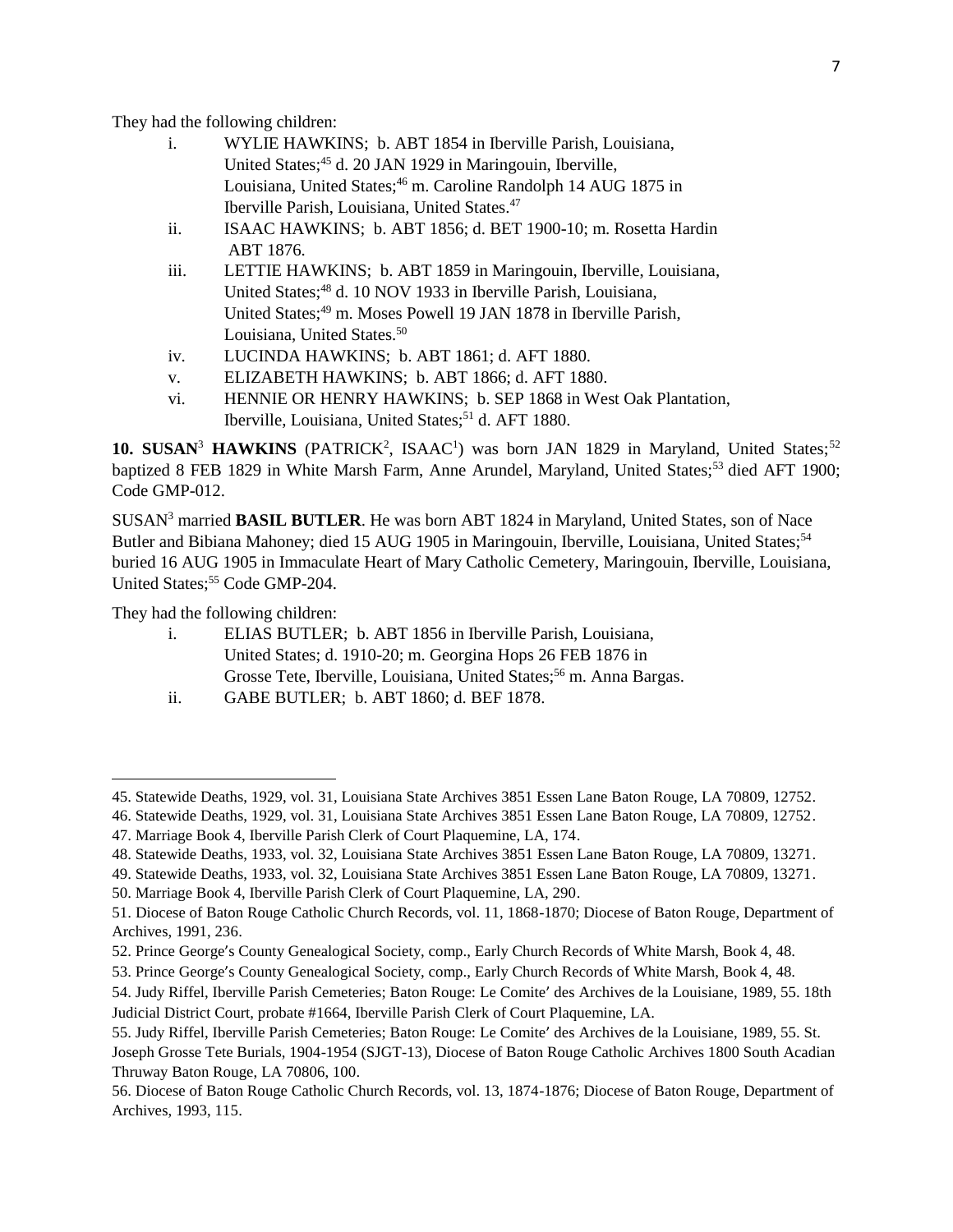SUSAN<sup>3</sup> married **ALEXIUS SCOTT**. He was born ABT 1825. baptized 1825 in Newtown Manor, St. Mary's, Maryland, United States.<sup>57</sup> died 13 DEC 1898.<sup>58</sup> buried in Immaculate Heart of Mary Catholic Cemetery, Maringouin, Iberville, Louisiana, United States.<sup>59</sup> Code GMP-194.

They had the following children:

i. RICHARD SCOTT; b. ABT 1856 in Maringouin, Iberville, Louisiana, United States;<sup>60</sup> d. 23 JAN 1941 in Iberville Parish, Louisiana, United States;<sup>61</sup> m. Isabella Mauriman 27 DEC 1877 in Iberville Parish, Louisiana, United States;<sup>62</sup> m. Amanda Coleman 2 DEC 1899 in Grosse Tete, Iberville, Louisiana, United States;<sup>63</sup> m. Albertha Cheatham.

SUSAN<sup>3</sup> married **JACKSON**.

They had the following children:

i. CELESTE JACKSON; b. ABT 1861; d. AFT 1880.

# SUSAN<sup>3</sup> married **AUGUST HORNSBY**.

They had the following children:

i. EMMA HORNSBY; b. 8 MAR 1871 in Maringouin, Iberville, Louisiana, United States;<sup>64</sup> d. 2 MAR 1939 in Maringouin, Iberville, Louisiana, United States;<sup>65</sup> m. Auguste Devillier;<sup>66</sup> m. David A. Matirne 15 APR 1893 in Grosse Tete, Iberville, Louisiana, United States.

### SUSAN<sup>3</sup> married **POWELL**.

They had the following children:

i. HANDY POWELL; b. ABT 1877.

11. PETER<sup>3</sup> HAWKINS (PATRICK<sup>2</sup>, ISAAC<sup>1</sup>) was born ABT 1833 in Maryland, United States; died BET 1865-70; Code GMP-014.

PETER<sup>3</sup> married **MARTHA ANN BUTLER**. She was born ABT 1826 in Maryland, United States, daughter of Nace Butler and Bibiana Mahoney; died BET 1878-80; Code GMP-205.

They had the following children:

 $\overline{a}$ 

- i. EMELINE HAWKINS; b. ABT 1849; d. AFT 1865.
- ii. JOSEPHINE HAWKINS; b. ABT 1852; d. AFT 1859.

58. Judy Riffel, Iberville Parish Cemeteries; Baton Rouge: Le Comite' des Archives de la Louisiane, 1989, 54.

- 60. Judy Riffel, 1878 Iberville Parish Census; Baton Rouge: Le Comite des Archives de la Louisiane, 1991, 117.
- 61. Statewide Deaths, 1941, vol. 2, Louisiana State Archives 3851 Essen Lane Baton Rouge, LA 70809, 787. Judy Riffel, Iberville Parish Cemeteries; Baton Rouge: Le Comite' des Archives de la Louisiane, 1989, 52. 18th Judicial District Court, probate #662, Iberville Parish Clerk of Court Plaquemine, LA.

62. Marriage Book 4, Iberville Parish Clerk of Court Plaquemine, LA, 290.

66. Renee B. Richard, Emily G. Leumas, Lettie Counce, Diocese of Baton Rouge Catholic Church Records, vol. 19, 1892-1894; Diocese of Baton Rouge, Department of Archives, 2001, 330.

<sup>57.</sup> Maryland Province Archives, Slaves Born at Newtown, 1805-1835; Georgetown Slavery Archive.

<sup>59.</sup> Judy Riffel, Iberville Parish Cemeteries; Baton Rouge: Le Comite' des Archives de la Louisiane, 1989, 54.

<sup>63.</sup> Emilie G. Leumas, Diocese of Baton Rouge Catholic Church Records, vol. 22, 1899-1900; Diocese of Baton Rouge, Department of Archives, 2007, 615.

<sup>64.</sup> Statewide Deaths, 1939, vol. 8, Louisiana State Archives 3851 Essen Lane Baton Rouge, LA 70809, 3599.

<sup>65.</sup> Statewide Deaths, 1939, vol. 8, Louisiana State Archives 3851 Essen Lane Baton Rouge, LA 70809, 3599.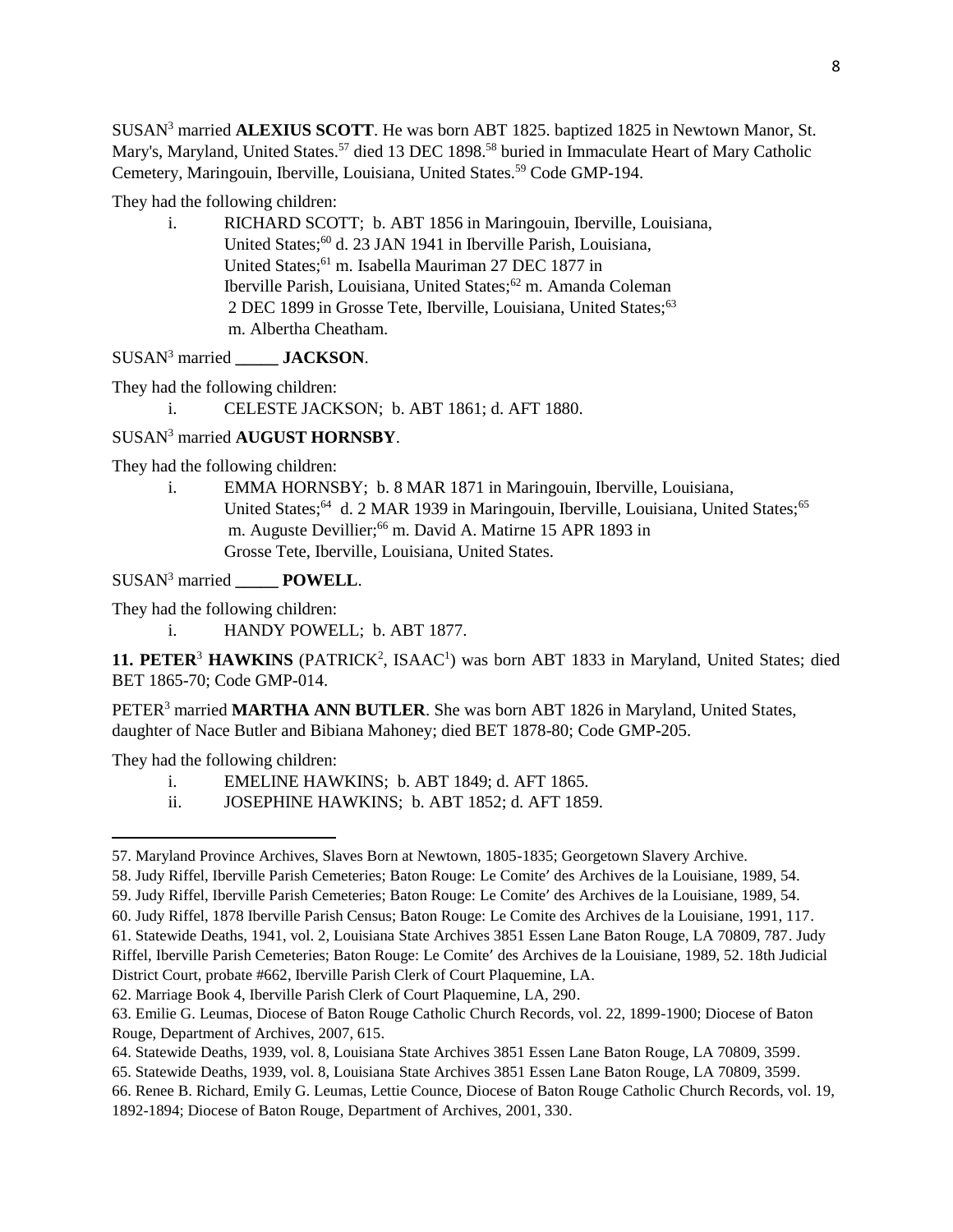- 14. iii. AMANDA<sup>4</sup> HAWKINS; b. ABT 1854 in Maringouin, Iberville, Louisiana, United States; d. BET 1895-1900; m. Joseph Hill ABT 1872.
	- iv. MARTHA HAWKINS; b. ABT 1860; d. AFT 1880.
	- v. EASTER HAWKINS; b. ABT 1862 in Maringouin, Iberville, Louisiana, United States;<sup>67</sup> d. 19 SEP 1944 in Maringouin, Iberville, Louisiana, United States;<sup>68</sup> m. Hawkless Mulmore 26 JAN 1880 in Iberville Parish, Louisiana, United States.<sup>69</sup>
	- vi. WILLIAM HAWKINS; b. ABT 1865; d. AFT 1880.
	- vii. MARY HAWKINS; b. ABT 1867.

12. JACKSON<sup>3</sup> HAWKINS (PATRICK<sup>2</sup>, ISAAC<sup>1</sup>) was born ABT 1835 in Maryland, United States; died BET 1903-04;<sup>70</sup> buried in Immaculate Heart of Mary Catholic Cemetery, Maringouin, Iberville, Louisiana, United States; Code GMP-015.

JACKSON<sup>3</sup> married **CLARA SCOTT** ABT 1868. She was born ABT 1845, daughter of James Scott and Caroline Butler; died BET 1878-80.

They had the following children:

- i. CAROLINE HAWKINS; b. ABT 1869; d. BET 1870-78.
- ii. NANCY HAWKINS; b. 21 APR 1872 in Louisiana, United States;<sup>71</sup> d. 23 DEC 1954 in Maringouin, Iberville, Louisiana, United States;<sup>72</sup> m. William Welch 15 APR 1893 in Iberville Parish, Louisiana, United States.<sup>73</sup>
- iii. JACKSON HAWKINS; b. ABT 1873 in Maringouin, Iberville, Louisiana, United States;<sup>74</sup> d. 8 MAR 1957 in Rosedale, Iberville, Louisiana, United States;<sup>75</sup> m. Ellen Harris 19 JUN 1897 in Grosse Tete, Iberville, Louisiana, United States.<sup>76</sup>

 $\overline{\phantom{a}}$ 

73. Renee B. Richard, Emily G. Leumas, Lettie Counce, Diocese of Baton Rouge Catholic Church Records, vol. 19, 1892-1894; Diocese of Baton Rouge, Department of Archives, 2001, 302-303. Marriage Book 6, Iberville Parish Clerk of Court Plaquemine, LA, 111.

<sup>67. 1870</sup> census.

<sup>68.</sup> Statewide Deaths, 1944, vol. 515, Louisiana State Archives 3851 Essen Lane Baton Rouge, LA 70809, 2340.

<sup>69.</sup> Marriage Book 5, Iberville Parish Clerk of Court Plaquemine, LA, 84.

<sup>70.</sup> Judy Riffel, Iberville Parish Cemeteries; Baton Rouge: Le Comite' des Archives de la Louisiane, 1989, 55.

<sup>71.</sup> Diocese of Baton Rouge Catholic Church Records, vol. 12, 1871-1873; Diocese of Baton Rouge, Department of Archives, 1992, 270. Statewide Deaths, 1954, vol. 15, Louisiana State Archives 3851 Essen Lane Baton Rouge, LA 70809, 621.

<sup>72.</sup> Judy Riffel, Iberville Parish Cemeteries; Baton Rouge: Le Comite' des Archives de la Louisiane, 1989, 55. Statewide Deaths, 1954, vol. 15, Louisiana State Archives 3851 Essen Lane Baton Rouge, LA 70809, 621.

<sup>74.</sup> Statewide Deaths, 1957, vol. 3, Louisiana State Archives 3851 Essen Lane Baton Rouge, LA 70809, 623. Judy Riffel, 1878 Iberville Parish Census; Baton Rouge: Le Comite des Archives de la Louisiane, 1991, 118.

<sup>75.</sup> Statewide Deaths, 1957, vol. 3, Louisiana State Archives 3851 Essen Lane Baton Rouge, LA 70809, 623.

<sup>76.</sup> Emilie G. Leumas, Renee B. Richard, Ann Boltin, Diocese of Baton Rouge Catholic Church Records, vol. 21, 1897-1898; Diocese of Baton Rouge, Department of Archives, 2004, 305, 306. Marriage Book 6, Iberville Parish Clerk of Court Plaquemine, LA, 891.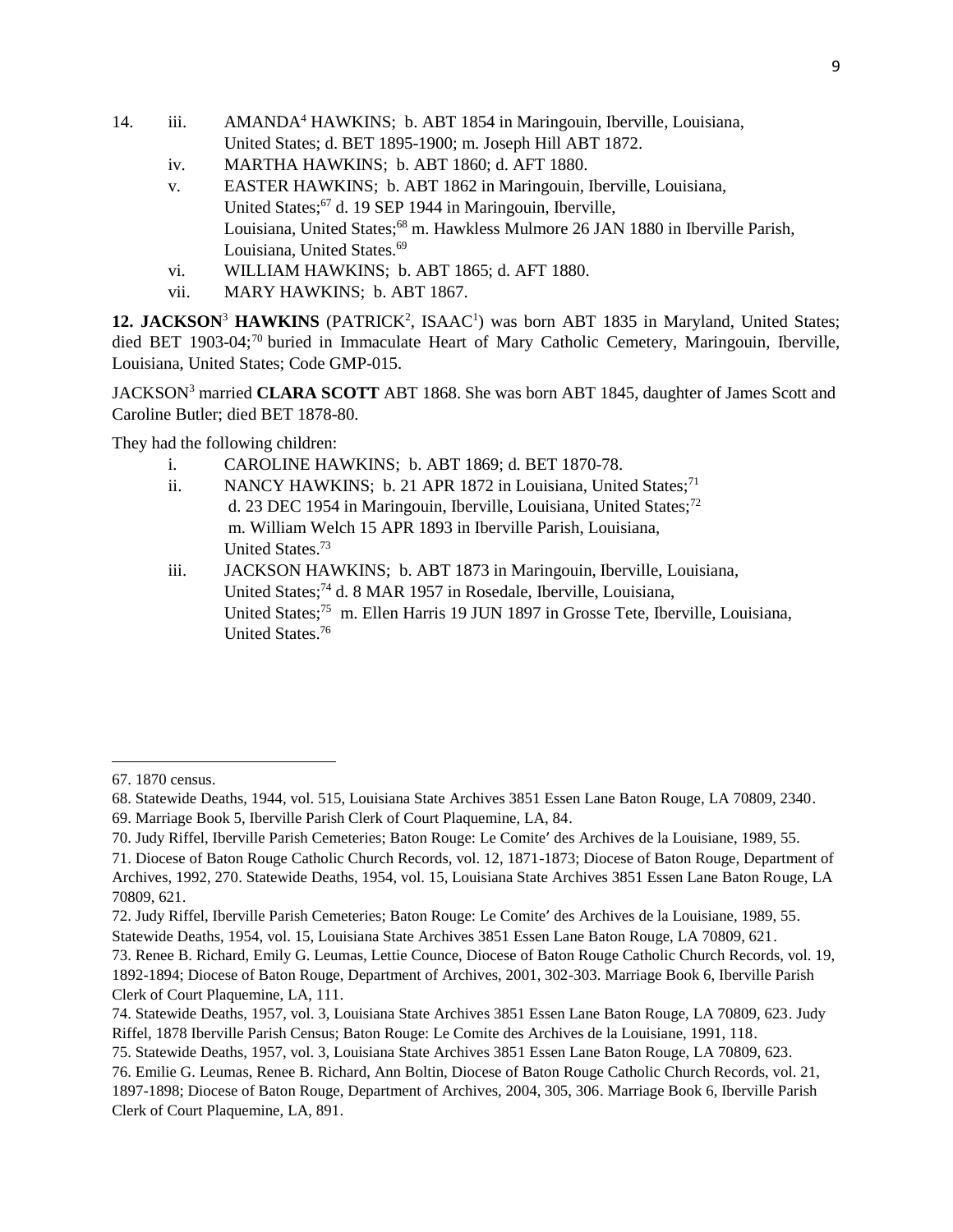- iv. DANIEL HAWKINS; b. 19 APR 1875 in Maringouin, Iberville, Louisiana, United States;<sup>77</sup> d. 13 MAR 1952 in Maringouin, Iberville, Louisiana, United States;<sup>78</sup> m. Eliza Ann Devall 26 NOV 1896 in Grosse Tete, Iberville, Louisiana, United States.<sup>79</sup>
- v. ANNE HAWKINS; b. 1877 in Louisiana, United States;<sup>80</sup> d. 15 OCT 1919 in Maringouin, Iberville, Louisiana, United States;<sup>81</sup> m. Harry Hill 23 FEB 1895 in Grosse Tete, Iberville, Louisiana, United States.<sup>82</sup>

JACKSON<sup>3</sup> married **MARY LANDON** 29 DEC 1887 in St. Joseph Catholic, Grosse Tete, Iberville, Louisiana, United States. She was born FEB 1864 in Louisiana, United States.<sup>83</sup> died 25 AUG 1936 in Maringouin, Iberville, Louisiana, United States.<sup>84</sup> buried 26 AUG 1936 in Immaculate Heart of Mary Catholic Cemetery, Maringouin, Iberville, Louisiana, United States.<sup>85</sup>

They had the following children:

- i. MARTHA HAWKINS; b. APR  $1887$ ;<sup>86</sup> d.  $1968$ ;<sup>87</sup> m. Thomas "Bud" Sanders 19 MAY 1910 in Iberville Parish, Louisiana, United States;<sup>88</sup> m. Sam Arbuckle; m. \_\_\_\_\_?. ii. **HAWKINS**; d. BEF 1900.
- iii. JEAN BAPTISTE HAWKINS; b. 16 AUG 1891;<sup>89</sup> d. BEF 1900.
- iv. THERESA TERISINA "DORETHA" HAWKINS; b. 27 SEP 1893 in Rosedale, Iberville, Louisiana, United States;<sup>90</sup> d. 9 NOV 1950 in Charity Hospital, New Orleans, Orleans, Louisiana, United States;<sup>91</sup> m. Charlie Henry Taylor ABT 1914.

- 79. Emilie G. Leumas, ed, Diocese of Baton Rouge Catholic Church Records, vol. 20, 1895-1896; Diocese of Baton Rouge, Department of Archives, 2003, 245. Marriage Book 6, Iberville Parish Clerk of Court Plaquemine, LA, 724. 80. Statewide Deaths, 1919, vol. 27, Louisiana State Archives 3851 Essen Lane Baton Rouge, LA 70809, 12164. Judy Riffel, Iberville Parish Cemeteries; Baton Rouge: Le Comite' des Archives de la Louisiane, 1989, 55.
- 81. Statewide Deaths, 1919, vol. 27, Louisiana State Archives 3851 Essen Lane Baton Rouge, LA 70809, 12164. Judy Riffel, Iberville Parish Cemeteries; Baton Rouge: Le Comite' des Archives de la Louisiane, 1989, 55.

82. Emilie G. Leumas, ed, Diocese of Baton Rouge Catholic Church Records, vol. 20, 1895-1896; Diocese of Baton Rouge, Department of Archives, 2003, 245.

83. 1900 census.

<sup>77.</sup> Statewide Deaths, 1952, vol. 3, Louisiana State Archives 3851 Essen Lane Baton Rouge, LA 70809, 315. Judy Riffel, Iberville Parish Cemeteries; Baton Rouge: Le Comite' des Archives de la Louisiane, 1989, 51.

<sup>78.</sup> Statewide Deaths, 1952, vol. 3, Louisiana State Archives 3851 Essen Lane Baton Rouge, LA 70809, 315. Judy Riffel, Iberville Parish Cemeteries; Baton Rouge: Le Comite' des Archives de la Louisiane, 1989, 51.

<sup>84.</sup> Judy Riffel, Iberville Parish Cemeteries; Baton Rouge: Le Comite' des Archives de la Louisiane, 1989, 53. Statewide Deaths, 1936, vol. 24, Louisiana State Archives 3851 Essen Lane Baton Rouge, LA 70809, 10550. 85. Statewide Deaths, 1936, vol. 24, Louisiana State Archives 3851 Essen Lane Baton Rouge, LA 70809, 10550. Judy Riffel, Iberville Parish Cemeteries; Baton Rouge: Le Comite' des Archives de la Louisiane, 1989, 53. 86. 1900 census.

<sup>87.</sup> Judy Riffel, Iberville Parish Cemeteries; Baton Rouge: Le Comite' des Archives de la Louisiane, 1989, 53. 88. Marriage Book 9, Iberville Parish Clerk of Court Plaquemine, LA, 250.

<sup>89.</sup> Una F. Daigre, Lettie Counce, Rita L. Matherne, Jack Pastorek, Diocese of Baton Rouge Catholic Church Records, vol. 18, 1889-1891; Diocese of Baton Rouge, Department of Archives, 1998, 294.

<sup>90.</sup> Renee B. Richard, Emily G. Leumas, Lettie Counce, Diocese of Baton Rouge Catholic Church Records, vol. 19, 1892-1894; Diocese of Baton Rouge, Department of Archives, 2001, 303. Orleans Deaths, 1950, vol. 0, 6314. 91. Orleans Deaths, 1950, vol. 0, 6314. Judy Riffel, Iberville Parish Cemeteries; Baton Rouge: Le Comite' des Archives de la Louisiane, 1989, 53.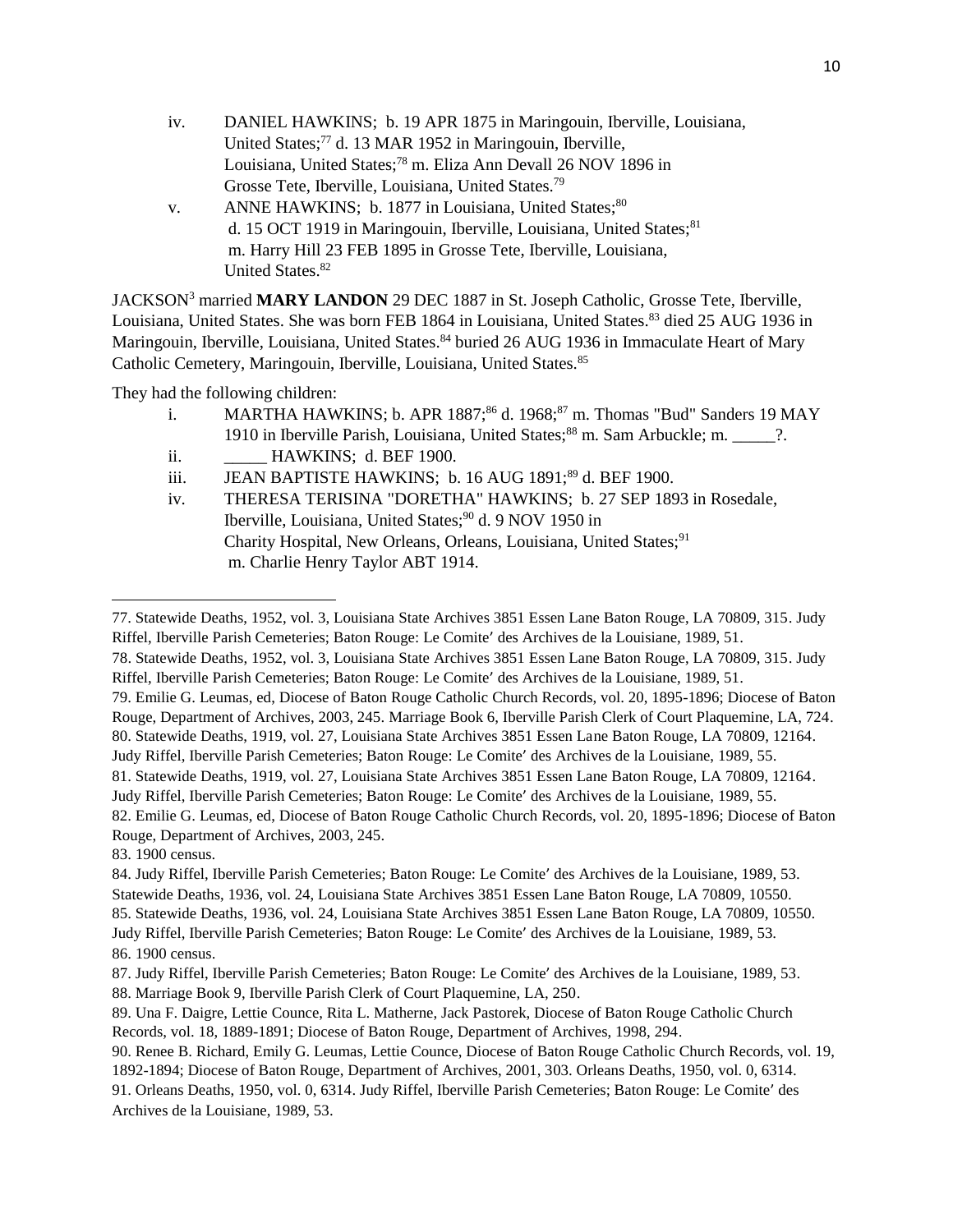- v. ABRAHAM ERASMUS HAWKINS: b. 27 MAR 1896;<sup>92</sup> d. 15 JUL 1975;<sup>93</sup> m. Liddie Harris;<sup>94</sup> m. Doris Pelichet BET 1935-40 in Grosse Tete, Iberville, Louisiana, United States.
- vi. **HAWKINS**; d. BEF 1900.
- vii. MARIE EVE HAWKINS; b. 21 OCT 1903 in Maringouin, Iberville, Louisiana, United States;<sup>95</sup> d. 26 SEP 2000 in New Roads, Pointe Coupee, Louisiana, United States;<sup>96</sup> m. Louden.

13. SUSAN<sup>3</sup> HAWKINS (JAMES<sup>2</sup>, ISAAC<sup>1</sup>) was born ABT 1835; died 17 DEC 1880 in New Orleans, Orleans, Louisiana, United States;<sup>97</sup> Code GMP-020.

# SUSAN<sup>3</sup> married **JOHN MARSHALL**. He died BEF 1868.98

They had the following children:

- i. FRANCIS MARSHALL; d. BEF 1868.<sup>99</sup>
- ii. JOHN ALEXANDER MARSHALL; b. JUL 1859 in Thibodaux, Lafourche, Louisiana, United States;<sup>100</sup> d. AFT 1914; m. Mary Louisa Remy 21 JUL 1888 in New Orleans, Orleans, Louisiana, United States;<sup>101</sup> m. Celina Remy 14 SEP 1910 in New Orleans, Orleans, Louisiana, United States;<sup>102</sup> m. Mary Robinson 20 MAR 1922 in New Orleans, Orleans, Louisiana, United States.<sup>103</sup>
- iii. CHARLEY MARSHALL; b. ABT 1865; d. AFT 1880.
- iv. EFFIE MARSHALL; b. ABT 1868; d. 8 APR 1898 in New Orleans, Orleans, Louisiana, United States.<sup>104</sup>

SUSAN<sup>3</sup> married **\_\_\_\_\_**.

They had the following children:

i. HENRY MARSHALL; b. ABT 1872.

- 97. Orleans Deaths, 1880, vol. 77, Louisiana State Archives 3851 Essen Lane Baton Rouge, LA 70809, 991.
- 98. U.S., Freedman's Bank Records, 1865-1871; Ancestry.com.
- 99. U.S., Freedman's Bank Records, 1865-1871; Ancestry.com.

 $\overline{a}$ 

<sup>92.</sup> Emilie G. Leumas, ed, Diocese of Baton Rouge Catholic Church Records, vol. 20, 1895-1896; Diocese of Baton Rouge, Department of Archives, 2003.

<sup>93.</sup> Judy Riffel, Iberville Parish Cemeteries; Baton Rouge: Le Comite' des Archives de la Louisiane, 1989, 55.

<sup>94.</sup> St. Joseph Catholic Church, Grosse Tete, Marriage Book 12, Diocese of Baton Rouge Catholic Archives 1800 South Acadian Thruway Baton Rouge, LA 70806, 19.

<sup>95.</sup> Ann T. Boltin, Diocese of Baton Rouge Catholic Church Records, Baptisms 1901-1905; Diocese of Baton Rouge, 2013, 232.

<sup>96.</sup> The Advocate; 36671.

<sup>100. 1900</sup> census.

<sup>101.</sup> Orleans Marriages, 1888, vol. 13, Louisiana State Archives 3851 Essen Lane Baton Rouge, LA 70809, 256.

<sup>102.</sup> Orleans Marriages, 1910, vol. 32, Louisiana State Archives 3851 Essen Lane Baton Rouge, LA 70809, 550.

<sup>103.</sup> Orleans Marriages, 1922, vol. 47, Louisiana State Archives 3851 Essen Lane Baton Rouge, LA 70809, 196.

<sup>104.</sup> Orleans Deaths, 1898, vol. 116, Louisiana State Archives 3851 Essen Lane Baton Rouge, LA 70809, 228.